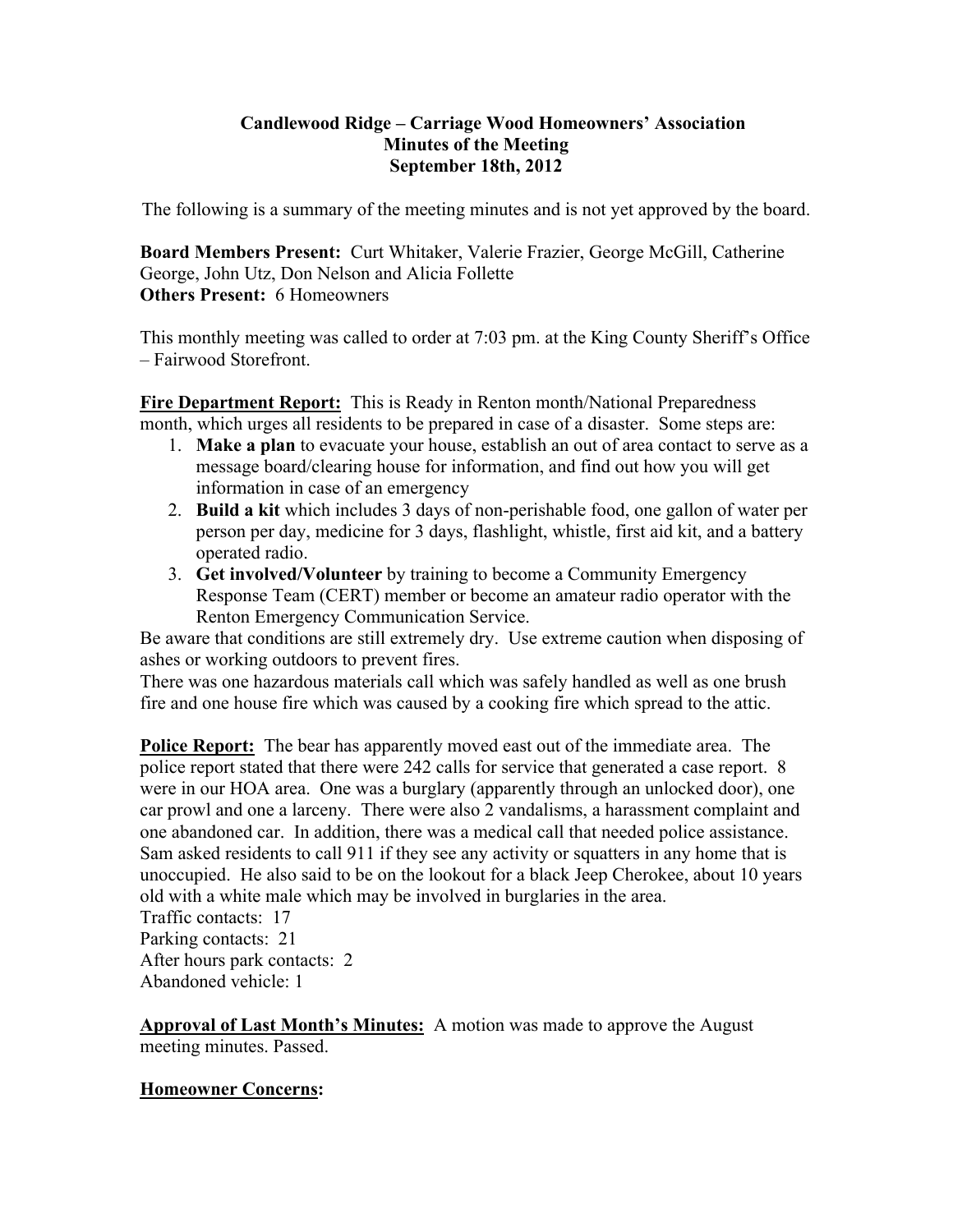A homeowner dropped off 3 complaints. There was a question from several homeowners as to why nothing apparently had been done at a house that had numerous complaints in the past. One of the homeowners was able to provide additional information that will aid us in contacting the owner of the problem lot. There was also a concern that a complaint sent in 2 years ago had not resulted in an improvement. This resulted in a discussion about the length of time it takes to go through the complaints process all the way to fines and liens as well as the cost. Usually the HOA is out a significant amount in legal fees by the time we finally get a resolution to one of those properties that has had a lien filed. One of the complaints that handed in was about planting areas in the middle of roundabouts in CR. These are the responsibility of the surrounding homeowners but some are in very bad shape and many have broken curbs which the owners of the trucks (usually utility companies) that damaged them have not been willing to pay to fix. George will ask Camber to bid on fixing the broken curbs and do on-going maintenance on these areas. We might consider just paving over them (to be more like CW) but that would possibly require moving mailboxes and removing trees.

One homeowner suggested that we form a committee to help people get their yards mowed if they are in a temporary bind (such as suffering from a broken leg). The committee could ask local high school students, boy scouts troops and churches if they would like to help do a general clean up. It was also suggested that each area (street?) form a group with a leader to try to work out problems with yards before they cause a complaint.

It was suggested that, if homeowners see a "for rent" sign, they let Curt (HOA President) know the name and phone number of the agent. This will help us identify renters. The homeowners is supposed to left the Association know when he rents his property and give us a copy of his rental agreement but some fail to do so and we have problems finding them to get problems resolved.

# **Committee Reports:**

## **Treasurer's Report:**

We talked about adopting a \$300 HOA membership transfer fee, paid at the time of closing. This would be put into the general fund. This action was passed and will be effective October 1<sup>st</sup>, 2012.

The treasurer also stated that we should continue to increase the HOA annual fees 3% per year as allowed in our governing documents. We need more income to be able to transfer the recommended amounts to the capital funds annually. According to the reserve review we should transfer \$13,000 per year but we did not have enough income to do that this year.

## **ACC Report:**

- ACC requests: 5 Paint 1 Deck 1 Fence 2 Roof 1 Tree Removal
- 1 Front Door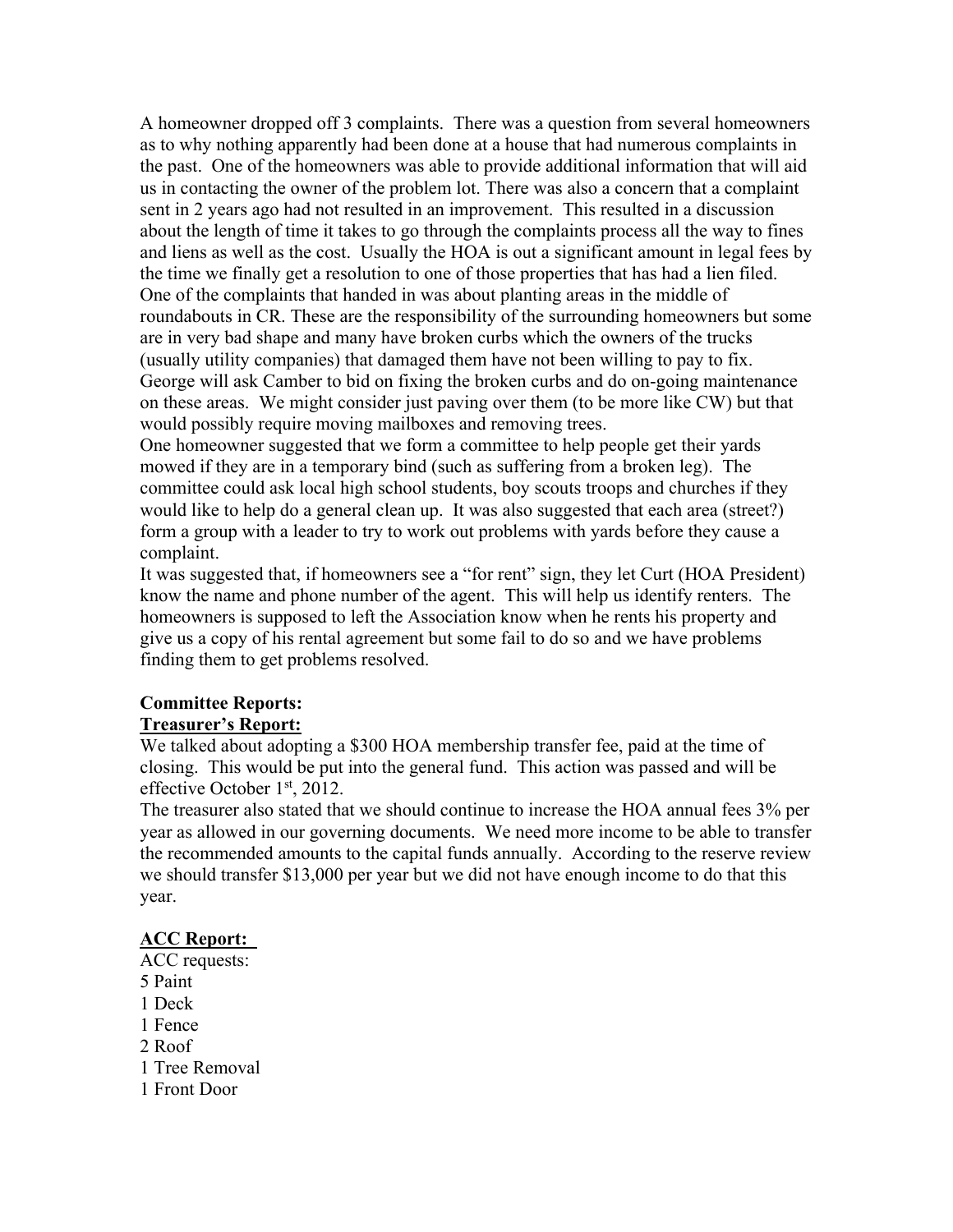#### 1 Storage Shed

#### **Common Areas Maintenance Report:**

- We continue to have branches and trees fall onto the paths at CR Park. Please contact me (George) at commonareas@crcwhoa.org or call 425-738-8611 #80 and leave a message if you notice any trees or branches at either park or any of the Common areas or entrances.
- Reminder: all dogs must be on leash. This is King County Law as well as our policy. Owners are responsible for cleaning up after their animals.
- We have had illegal dumping at CR Park. Please keep an eye out for cars parked at the Park after hours. Write down license plate numbers and description of car in case there is vandalism.
- The water was turned back on at the parks due to the grass suffering. It will run 25 minutes every other day.

#### **Complaints Negotiations Report:**

Reminder to all homeowners: All complaints must be signed and mailed in. They cannot be accepted via e-mail. If you get a letter, please contact the committee with your plans or issues. (For example, if you cannot do some work until an ACC form has been approved.)

The committee is working on several complaints. It closed 2 but received several new ones.

#### **Capital Improvement Committee:**

Please contact the board if you have any ideas for Capital Improvements.

## **Legal and Insurance Report:**

We received a quote for insuring our signs. The quote was for \$15,000 of insurance with a \$1000 deductible for \$200 per year or for \$10,000 of insurance with a \$1000 deductible for \$150 per year. We decided to ask about \$5000 of insurance since a sign recently cost about \$8500 to replace and we often find out who did the damage and they have to pay the costs.

#### **Nominating Committee**

John Utz is chair, Catherine George is a member. If you are interested in volunteering for this committee please contact the HOA president. We need at least one non board member on the committee. No report.

#### **Old Business:**

We still need a Reporting Secretary. This is a paid position.

|                  | Roles for the 2012 HOA Board Members           |
|------------------|------------------------------------------------|
| John Utz         | Legal and Insurance/Nominating Committee Chair |
| Alicia Follette  | Complaints                                     |
| George McGill    | Common Areas Chair                             |
| Don Nelson       | Treasurer                                      |
| Catherine George | <b>Temporary Reporting Secretary</b>           |